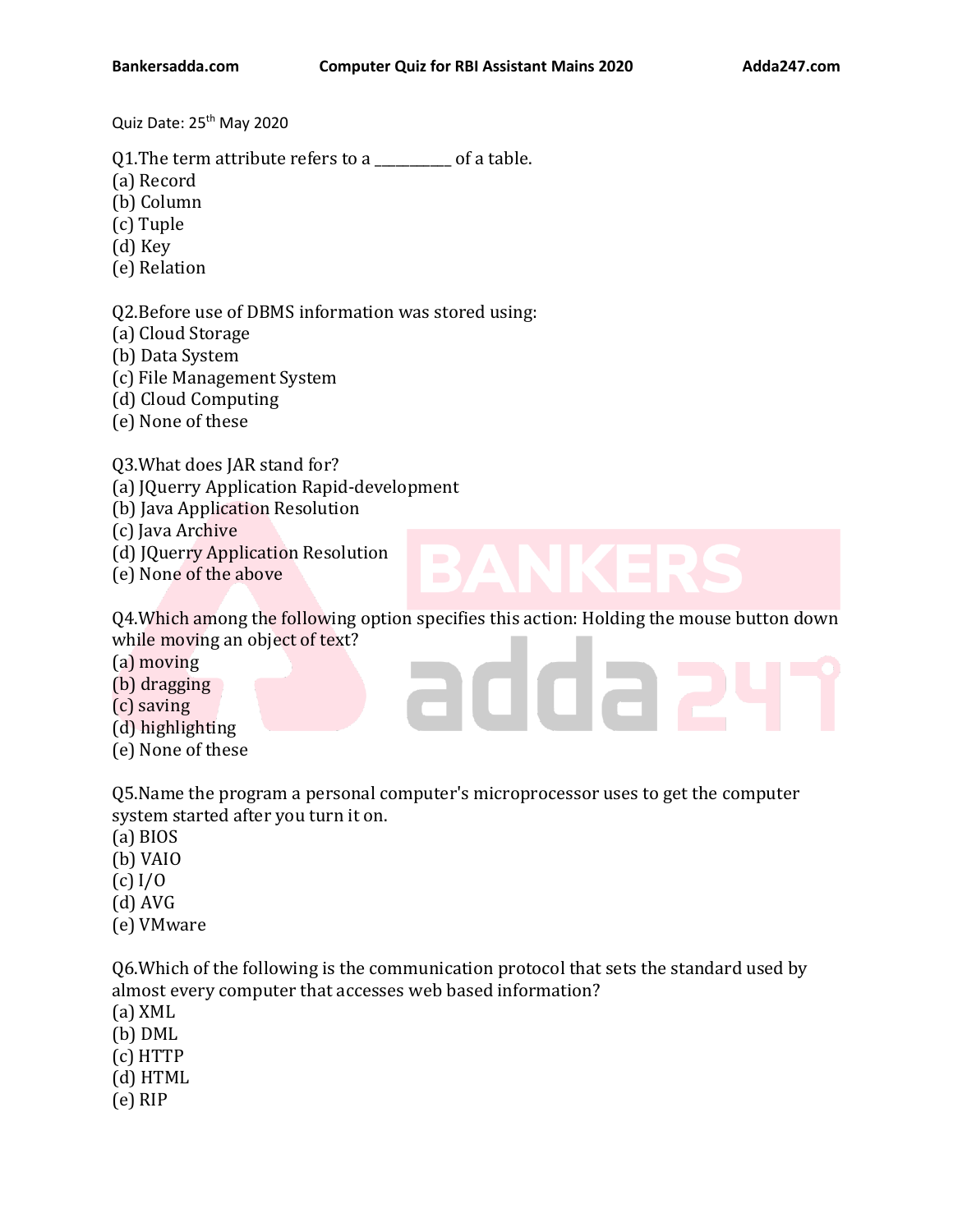Q7.What is the attempt to acquire sensitive information such as usernames, passwords, and credit card details (and sometimes, indirectly, money) by masquerading as a trustworthy entity in an electronic communication?

- (a) Phishing
- (b) Spoofing
- (c) Identity theft
- (d) Authentication
- (e) Spamming

Q8.Which one of the following is an Indian super computer?

- (a) Tianhe-2
- (b) VIRGO
- (c) Titan
- (d) Shaheen II
- (e) None of these

Q9.Digital computers use a \_\_\_\_\_\_\_\_ system to encode data and programs.

- (a) Semiconductor
- (b) Decimal
- (c) Binary
- (d) RAM
- (e) ROM

Q10.Communication channel is shared by all the machines on the network in:

- (a) broadcast network
- (b) unicast network
- (c) multicast network
- (d) Internet Protocol Address
- (e) none of the above

Q11.Bluetooth is an example of:

- (a) personal area network
- (b) local area network
- (c) virtual private network
- (d) wide area network
- (e) solid state storage

Q12.Which among the following is a type of device that is used for identifying people by their unique characteristics?

adda a

- (a) biometric device
- (b) Web camera
- (c) joystick
- (d) scanner
- (e) None of these

Q13.Workbook is a collection of \_\_\_\_\_\_\_\_\_\_ in MS Excel?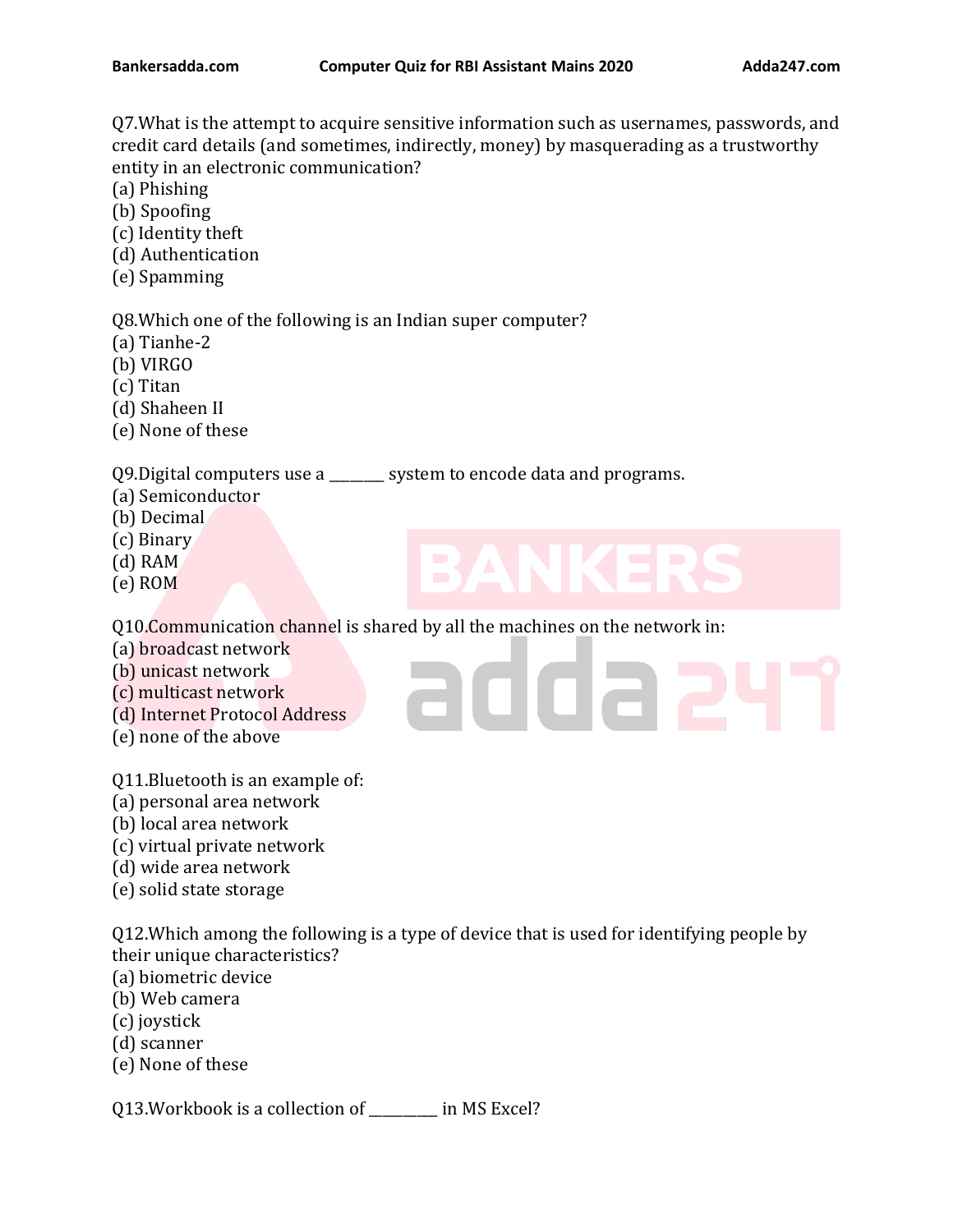- (a) page set-up
- (b) buttons
- (c) diagrams
- (d) charts
- (e) worksheets

Q14.Which of the following is a software used for Remote Connection?

- (a) TeamViewer
- (b) Picasa
- (c) Prisma
- (d) Safari
- (e) Intel Connect

Q15.\_\_\_\_\_\_\_\_\_\_ are used to quickly accept, store and transfer data and instructions that are being used immediately by the CPU.

- (a) Registers
- (b) Caches
- (c) RAMs
- (d) Graphics
- (e) None of these



# Solutions

 $S1.Ans.(b)$ Sol. Attribute may refer to columns in a table and tuple refers to rows in a table.

 $S2.Ans.(c)$ 

Sol. Earlier File Management Systems were used, before the usage of DBMS.

# $S3.Ans.(c)$

Sol. In software, JAR (Java Archive) is a package file format typically used to aggregate many Java class files and associated metadata and resources (text, images, etc.) into one file to distribute application software or libraries on the Java platform.

# S4. Ans. (b)

Sol. Dragging is the gesture of Holding the mouse button down while moving an object of text or image or any file or its part.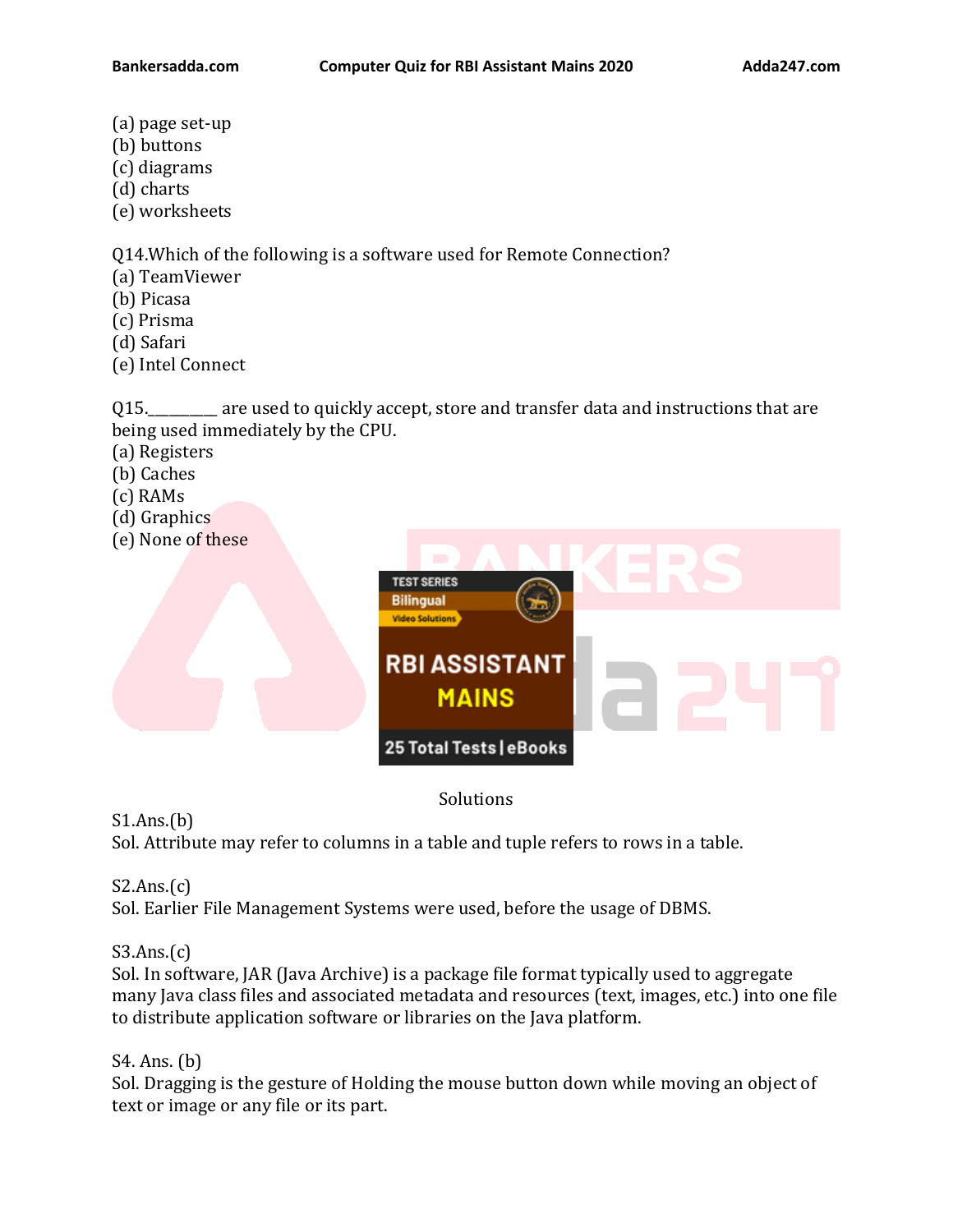# S5. Ans. (a)

Sol. BIOS (basic input/output system) is the program a personal computer's microprocessor uses to get the computer system started after you turn it on. It also manages data flow between the computer's operating system and attached devices such as the hard disk, video adapter, keyboard, mouse and printer.

# S6.Ans. (c)

Sol. The Hypertext Transfer Protocol (HTTP) is an application protocol for distributed, collaborative, hypermedia information systems. HTTP is the foundation of data communication for the World Wide Web.

# S7. Ans.(a)

Sol. Phishing is typically carried out by e-mail spoofing or instant messaging, and it often directs users to enter details at a fake website whose look and feel are almost identical to the legitimate one.

# S8. Ans.(b)

Sol. VIRGO is a supercomputer that was developed by IIT Madras. Tianhe-2 is a super computer that was built by China. Titan is a supercomputer that belongs to USA and Shaheen II is a supercomputer that was built by Saudi Arabia.

# S9. Ans. (c)

Sol. Digital Computers use Binary System.

#### S10.Ans.(a)

Sol. Broadcast networks: It has a single communication channel that is shared by all the machines on the network. Short messages, called packets in certain contexts, sent by any machine are received by all the others.

# S11. Ans.(a)

Sol. A personal area network (PAN) is a computer network used for data transmission amongst devices such as computers, telephones, tablets and personal digital assistants. Bluetooth is an example of the same.

#### S12. Ans.(a)

Sol. A biometric device is a type of device that records the unique characteristics such as finger prints because it is impossible to have two different persons with the same fingers prints.

#### S13. Ans.(e)

Sol. A workbook is a collection of worksheets.

# S14. Ans. (a)

Sol. TeamViewer is a proprietary computer software package for remote connection, desktop sharing, online meetings, web conferencing and file transfer between computers.